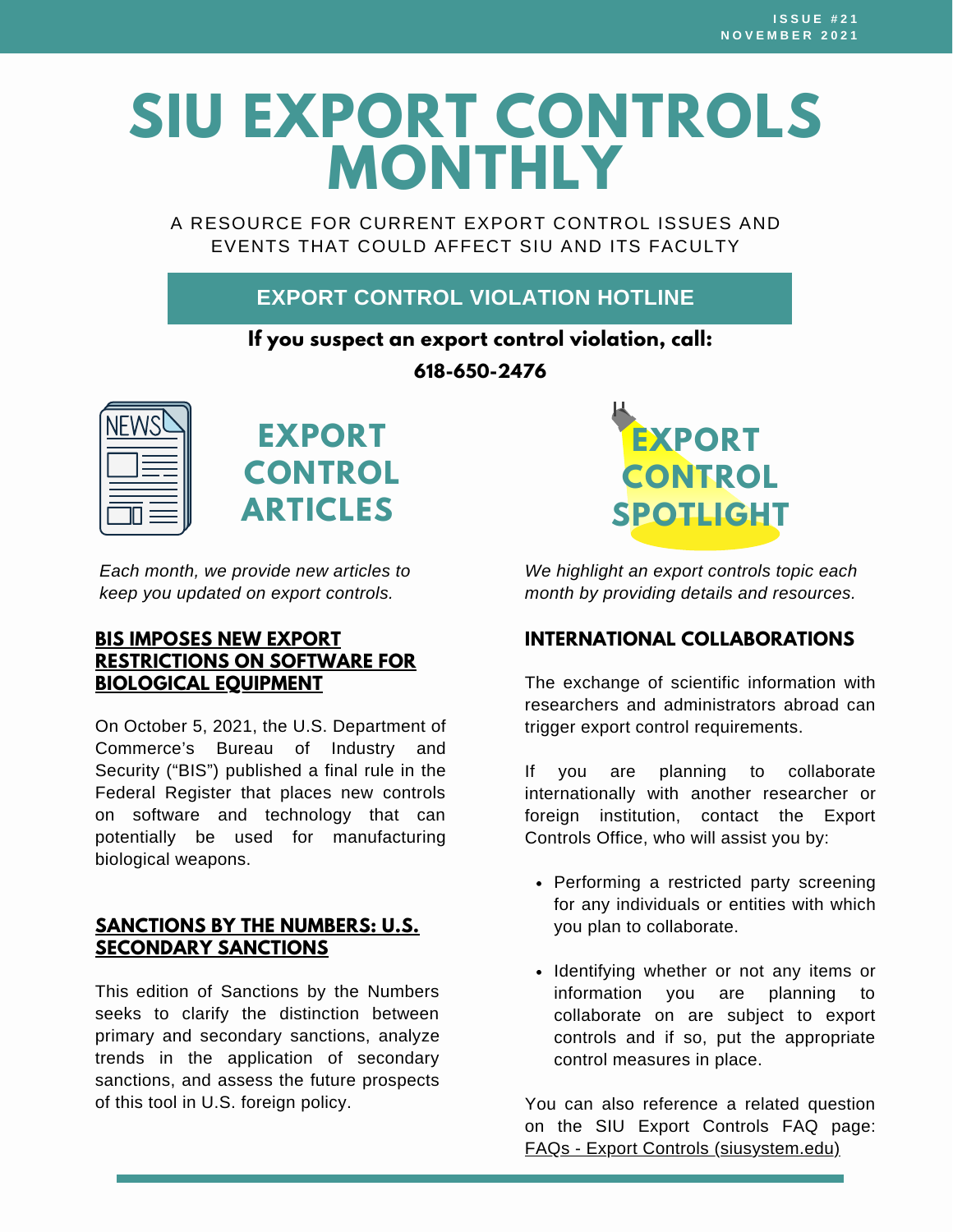# **"TALENT [PROGRAM"](https://siusystem.edu/academic-affairs/export-controls/foreign-talent-programs.shtml) FAQS**

#### **What is a foreign "TALENTS" program?**

Any foreign state sponsored attempt to acquire U.S.-funded scientific research through recruitment programs that target scientists, engineers, academics, researchers, and entrepreneurs of all nationalities working or educated in the United States.

These recruitment programs are often part of broader whole-of-government strategies to reduce costs associated with basic research while focusing investment on military development or dominance in emerging technology sectors. The Department of Energy issued an order on 7 July 2019 with fairly clear explanations of Talents programs DOE O [486.1.](https://www.directives.doe.gov/directives-documents/400-series/0486-1-border/@@images/file)

#### **How does this affect SIU and me?**

Association with a Talents Program can lead to ineligibility to receive Federal funding for your research. Currently there is no due process to challenge such a determination or limit to the time interval over which it is imposed. Past associations may also be concerning to the US Government.

### **CHINA DEFENSE [UNIVERSITIES](https://unitracker.aspi.org.au/) TRACKER**

The Tracker is a tool created by ASPI's International Cyber Policy Centre to inform universities, governments and scholars as they engage with the entities from the People's Republic of China. It aims to build understanding of the expansion of militarycivil fusion—the Chinese government's policy of integrating military and civilian efforts—into the education sector. The Tracker should be used to inform due diligence of Chinese institutions.

#### **[EQUIPMENT](https://www.bis.doc.gov/index.php/documents/regulations-docs/2329-commerce-control-list-index-3/file) USED IN RESEARCH**

If you use the following equipment/goods in your research or the below is your area of research, please call the Director of Export Controls at 618-650-2476.

| Pyrotechnic articles, dual use                                                                                   |  |  |  |
|------------------------------------------------------------------------------------------------------------------|--|--|--|
|                                                                                                                  |  |  |  |
| Pyrotechnic devices, commercial                                                                                  |  |  |  |
| QRS11-00100-100/101 Micromachined<br>Angular Rate Sensors  7A994                                                 |  |  |  |
|                                                                                                                  |  |  |  |
| Q-switched lasers  6A205.f<br>Quadrature-amplitude-modulation (QAM)<br>based radio equipment operating above     |  |  |  |
| Quadrature-amplitude- modulation (QAM)<br>based radio equipment operating above                                  |  |  |  |
| Quadrature-amplitude-modulation (QAM)<br>based radio equipment  5A991.b.7                                        |  |  |  |
| Quadrature-amplitude-modulation (QAM)<br>based radio equipment, equipment for<br>the development of  5B001.b.4.a |  |  |  |
| Quadrature-amplitude-modulation (QAM)<br>based radio equipment, software for the<br>development of  5D001.d.4.a  |  |  |  |
| Quadrature-amplitude-modulation (QAM)<br>based radio equipment, technology for<br>the development of 5E001.c.4.a |  |  |  |
| Quantum cryptography  5A002.c                                                                                    |  |  |  |
| Quartz pressure sensors/transducers                                                                              |  |  |  |